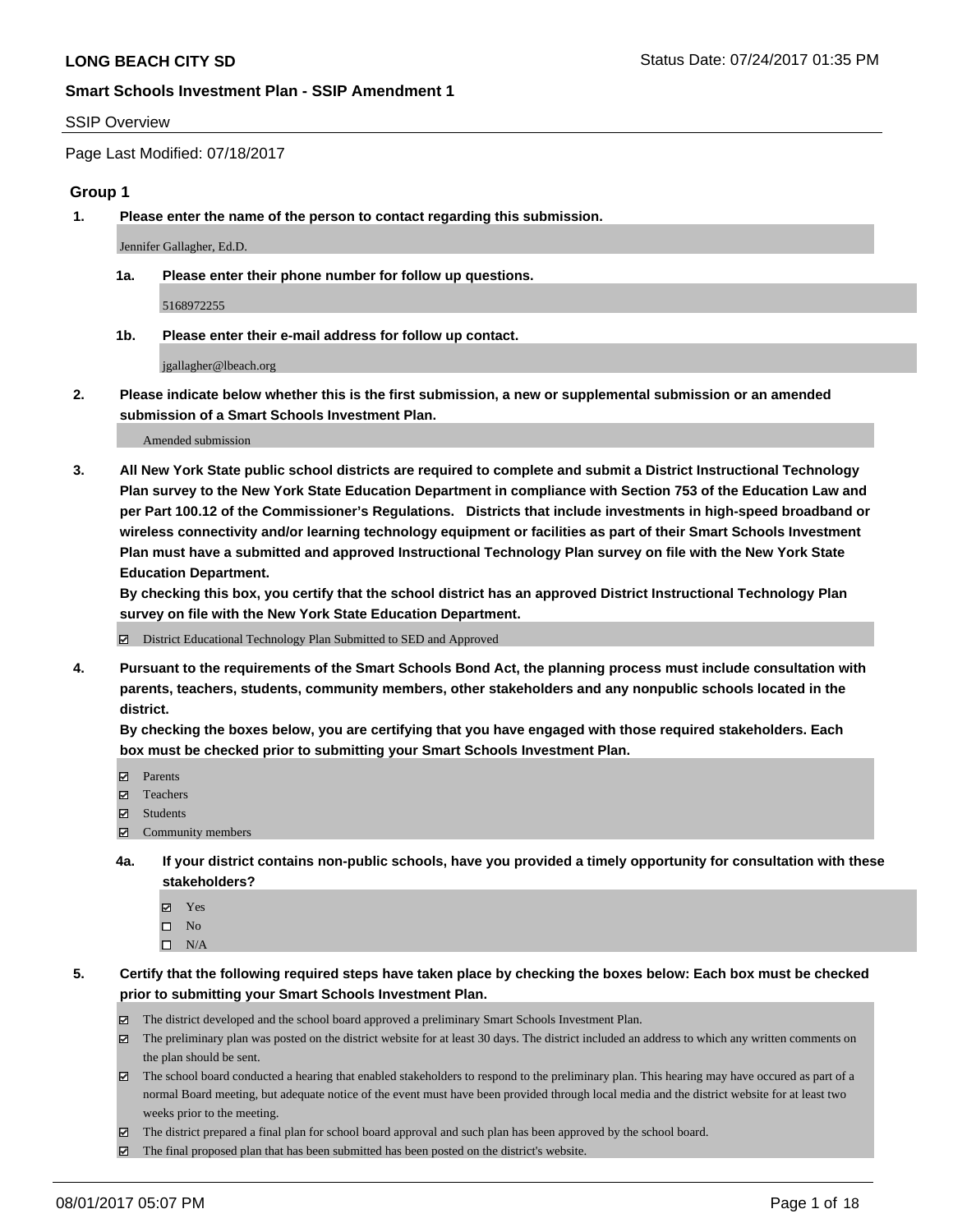### SSIP Overview

Page Last Modified: 07/18/2017

**5a. Please upload the proposed Smart Schools Investment Plan (SSIP) that was posted on the district's website, along with any supporting materials. Note that this should be different than your recently submitted Educational Technology Survey. The Final SSIP, as approved by the School Board, should also be posted on the website and remain there during the course of the projects contained therein.**

Smart Schools Grant LONGBEACHCITYSD.pdf

**5b. Enter the webpage address where the final Smart Schools Investment Plan is posted. The Plan should remain posted for the life of the included projects.**

www.lbeach.org

**6. Please enter an estimate of the total number of students and staff that will benefit from this Smart Schools Investment Plan based on the cumulative projects submitted to date.**

4,325

**7. An LEA/School District may partner with one or more other LEA/School Districts to form a consortium to pool Smart Schools Bond Act funds for a project that meets all other Smart School Bond Act requirements. Each school district participating in the consortium will need to file an approved Smart Schools Investment Plan for the project and submit a signed Memorandum of Understanding that sets forth the details of the consortium including the roles of each respective district.**

 $\Box$  The district plans to participate in a consortium to partner with other school district(s) to implement a Smart Schools project.

**8. Please enter the name and 6-digit SED Code for each LEA/School District participating in the Consortium.**

| <b>Partner LEA/District</b> | <b>ISED BEDS Code</b> |
|-----------------------------|-----------------------|
| (No Response)               | (No Response)         |

**9. Please upload a signed Memorandum of Understanding with all of the participating Consortium partners.**

(No Response)

**10. Your district's Smart Schools Bond Act Allocation is:**

\$1,997,095

**11. Enter the budget sub-allocations by category that you are submitting for approval at this time. If you are not budgeting SSBA funds for a category, please enter 0 (zero.) If the value entered is \$0, you will not be required to complete that survey question.**

|                                       | Sub-           |
|---------------------------------------|----------------|
|                                       | Allocations    |
| School Connectivity                   | l 0            |
| Connectivity Projects for Communities | $\overline{0}$ |
| Classroom Technology                  | $-15$          |
| Pre-Kindergarten Classrooms           | $\overline{0}$ |
| Replace Transportable Classrooms      | $\overline{0}$ |
| High-Tech Security Features           | $\overline{0}$ |
| <b>Totals:</b>                        | $-15$          |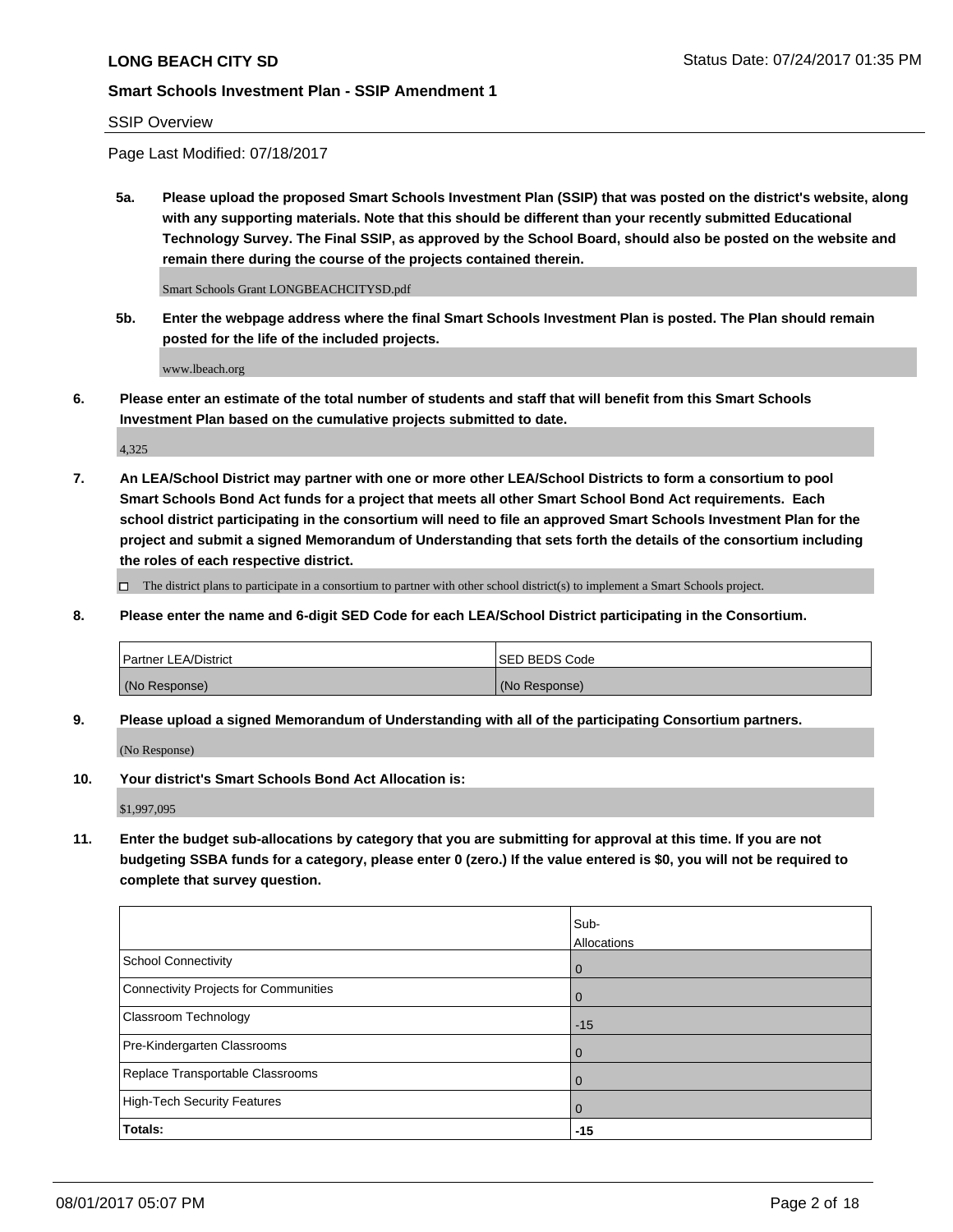#### School Connectivity

Page Last Modified: 06/26/2017

### **Group 1**

- **1. In order for students and faculty to receive the maximum benefit from the technology made available under the Smart Schools Bond Act, their school buildings must possess sufficient connectivity infrastructure to ensure that devices can be used during the school day. Smart Schools Investment Plans must demonstrate that:**
	- **sufficient infrastructure that meets the Federal Communications Commission's 100 Mbps per 1,000 students standard currently exists in the buildings where new devices will be deployed, or**
	- **is a planned use of a portion of Smart Schools Bond Act funds, or**
	- **is under development through another funding source.**

**Smart Schools Bond Act funds used for technology infrastructure or classroom technology investments must increase the number of school buildings that meet or exceed the minimum speed standard of 100 Mbps per 1,000 students and staff within 12 months. This standard may be met on either a contracted 24/7 firm service or a "burstable" capability. If the standard is met under the burstable criteria, it must be:**

**1. Specifically codified in a service contract with a provider, and**

**2. Guaranteed to be available to all students and devices as needed, particularly during periods of high demand, such as computer-based testing (CBT) periods.**

**Please describe how your district already meets or is planning to meet this standard within 12 months of plan submission.**

(No Response)

- **1a. If a district believes that it will be impossible to meet this standard within 12 months, it may apply for a waiver of this requirement, as described on the Smart Schools website. The waiver must be filed and approved by SED prior to submitting this survey.**
	- By checking this box, you are certifying that the school district has an approved waiver of this requirement on file with the New York State Education Department.

#### **2. Connectivity Speed Calculator (Required)**

|                         | l Number of<br><b>Students</b> | Multiply by<br>100 Kbps | Divide by 1000   Current Speed<br>to Convert to<br>Required<br>l Speed in Mb | in Mb            | Expected<br>Speed to be<br>Attained Within Required<br>12 Months | <b>Expected Date</b><br>When<br>Speed Will be<br><b>Met</b> |
|-------------------------|--------------------------------|-------------------------|------------------------------------------------------------------------------|------------------|------------------------------------------------------------------|-------------------------------------------------------------|
| <b>Calculated Speed</b> | (No<br>Response)               | (No Response)           | (No<br>Response)                                                             | (No<br>Response) | (No<br>Response)                                                 | l (No<br>Response)                                          |

### **3. Describe how you intend to use Smart Schools Bond Act funds for high-speed broadband and/or wireless connectivity projects in school buildings.**

We are reallocating funds from Laptop computers to tablet computers because our elementary schools have elected to purchase iPads instead of Chromebooks as their classroom devices.

**4. Describe the linkage between the district's District Instructional Technology Plan and the proposed projects. (There should be a link between your response to this question and your response to Question 1 in Part E. Curriculum and Instruction "What are the district's plans to use digital connectivity and technology to improve teaching and learning?)**

(No Response)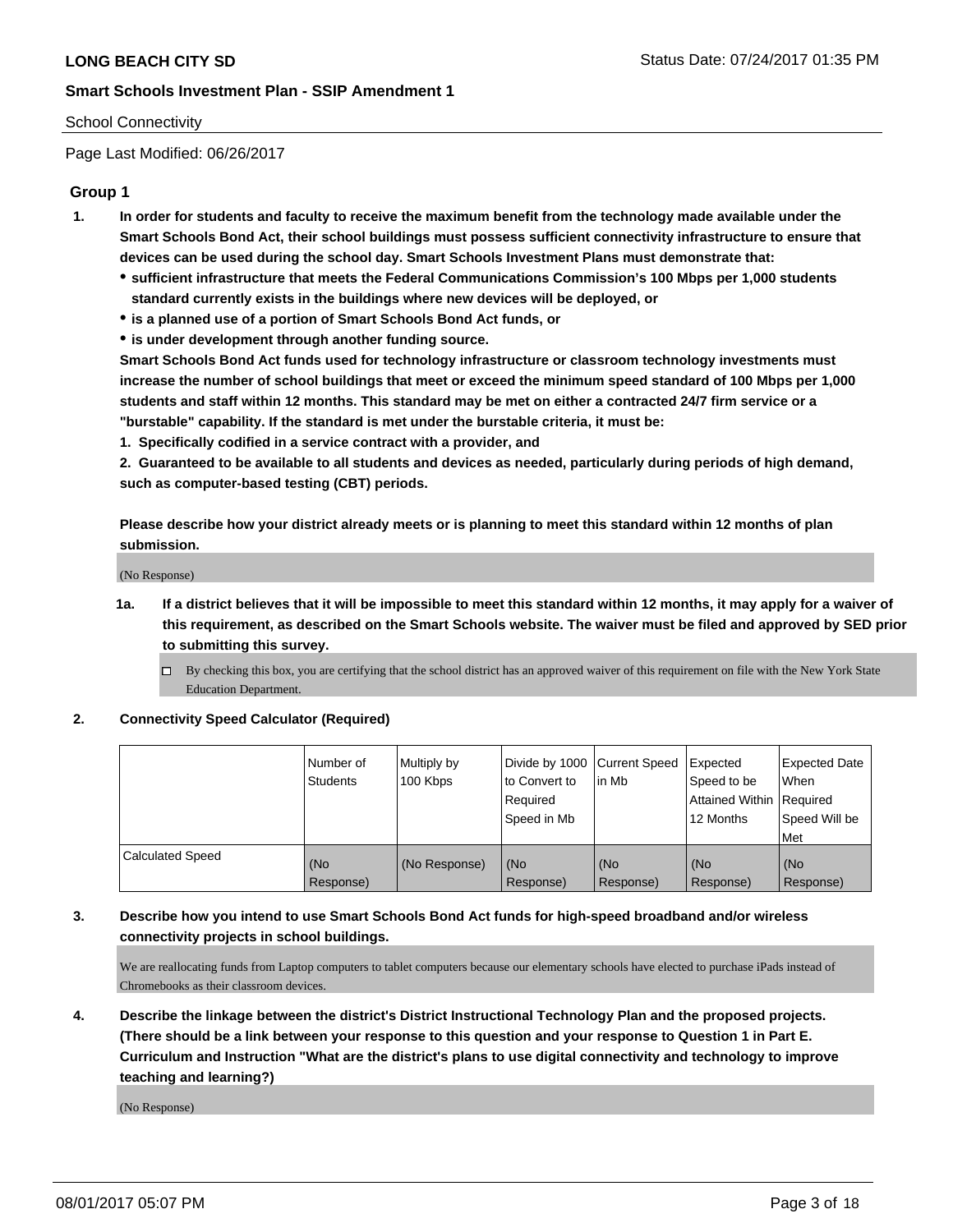#### School Connectivity

Page Last Modified: 06/26/2017

**5. If the district wishes to have students and staff access the Internet from wireless devices within the school building, or in close proximity to it, it must first ensure that it has a robust Wi-Fi network in place that has sufficient bandwidth to meet user demand.**

**Please describe how you have quantified this demand and how you plan to meet this demand.**

(No Response)

**6. As indicated on Page 5 of the guidance, the Office of Facilities Planning will have to conduct a preliminary review of all capital projects, including connectivity projects.**

**Please indicate on a separate row each project number given to you by the Office of Facilities Planning.**

| Project Number |  |
|----------------|--|
|                |  |
| (No Response)  |  |

**7. Certain high-tech security and connectivity infrastructure projects may be eligible for an expedited review process as determined by the Office of Facilities Planning.**

**Was your project deemed eligible for streamlined review?**

(No Response)

**8. Include the name and license number of the architect or engineer of record.**

| Name          | License Number |
|---------------|----------------|
| (No Response) | (No Response)  |

**9. If you are submitting an allocation for School Connectivity complete this table.**

**Note that the calculated Total at the bottom of the table must equal the Total allocation for this category that you entered in the SSIP Overview overall budget.** 

|                                            | Sub-              |
|--------------------------------------------|-------------------|
|                                            | <b>Allocation</b> |
| Network/Access Costs                       | (No Response)     |
| <b>Outside Plant Costs</b>                 | (No Response)     |
| School Internal Connections and Components | (No Response)     |
| Professional Services                      | (No Response)     |
| Testing                                    | (No Response)     |
| <b>Other Upfront Costs</b>                 | (No Response)     |
| <b>Other Costs</b>                         | (No Response)     |
| Totals:                                    | 0                 |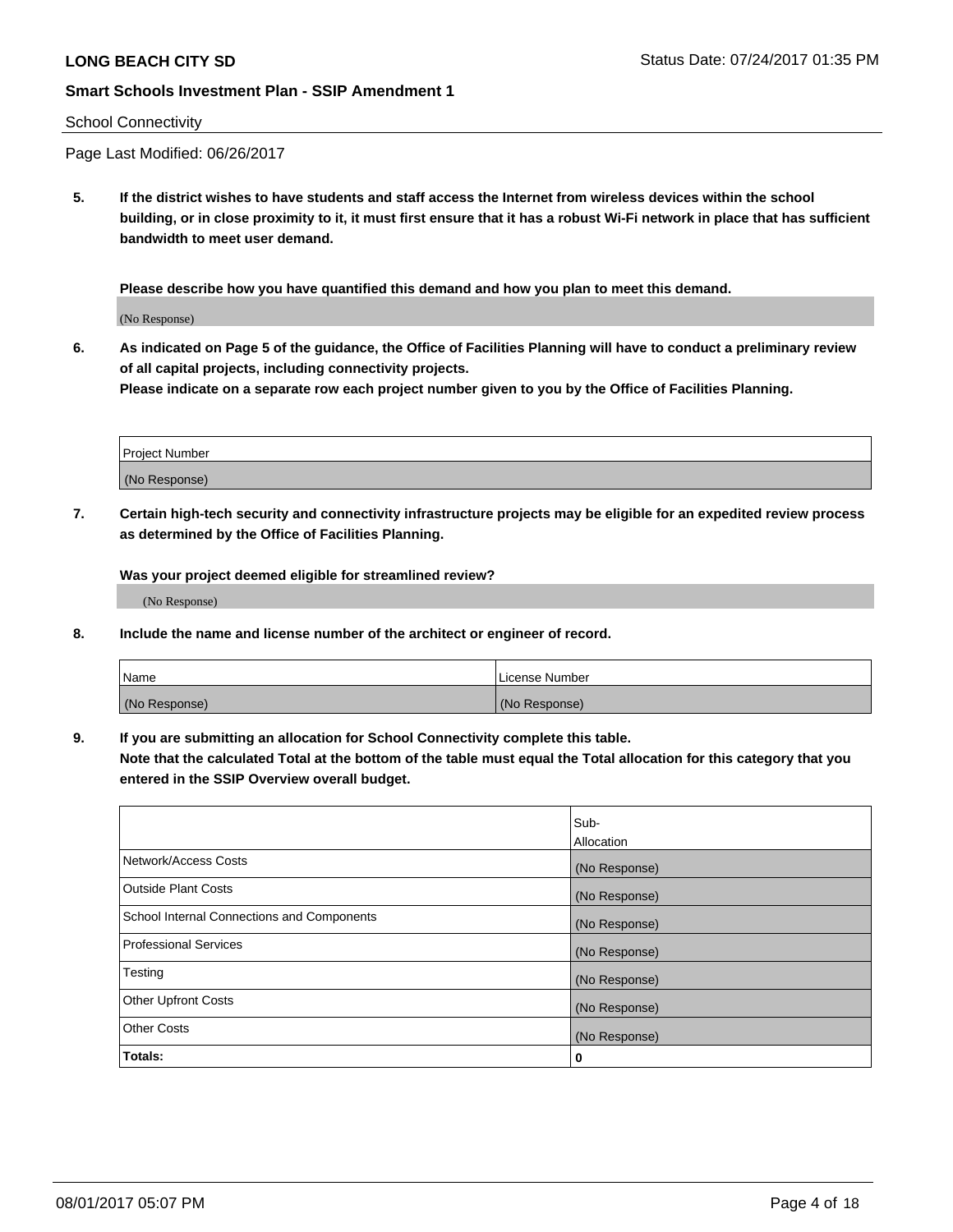#### School Connectivity

Page Last Modified: 06/26/2017

**10. Please detail the type, quantity, per unit cost and total cost of the eligible items under each sub-category. This is especially important for any expenditures listed under the "Other" category. All expenditures must be eligible for tax-exempt financing to be reimbursed through the SSBA. Sufficient detail must be provided so that we can verify this is the case. If you have any questions, please contact us directly through smartschools@nysed.gov. NOTE: Wireless Access Points should be included in this category, not under Classroom Educational Technology, except those that will be loaned/purchased for nonpublic schools.**

| Select the allowable expenditure | Item to be purchased | Quantity      | Cost per Item | Total Cost    |
|----------------------------------|----------------------|---------------|---------------|---------------|
| type.                            |                      |               |               |               |
| Repeat to add another item under |                      |               |               |               |
| each type.                       |                      |               |               |               |
| (No Response)                    | (No Response)        | (No Response) | (No Response) | (No Response) |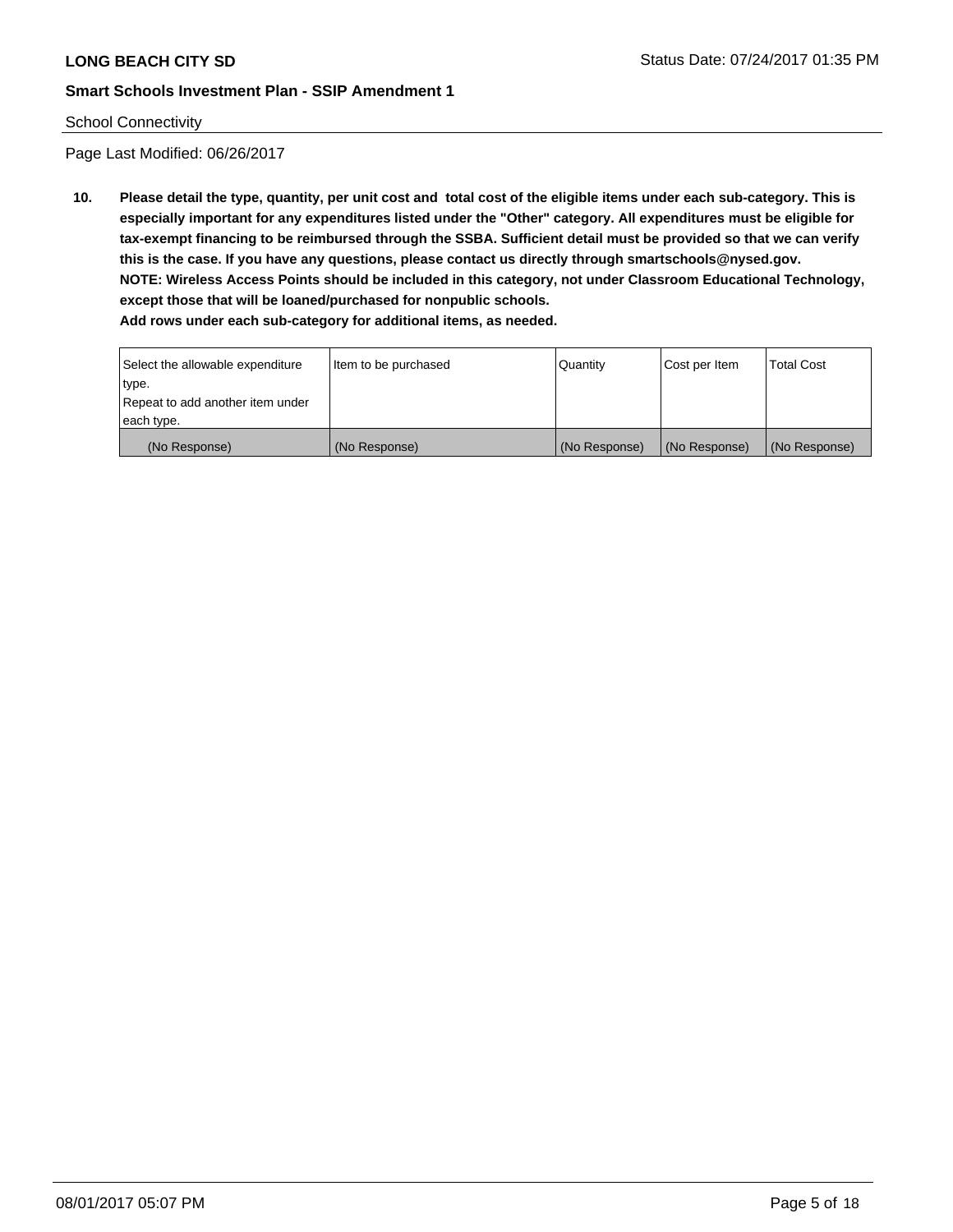Community Connectivity (Broadband and Wireless)

Page Last Modified: 06/26/2017

### **Group 1**

**1. Describe how you intend to use Smart Schools Bond Act funds for high-speed broadband and/or wireless connectivity projects in the community.**

(No Response)

**2. Please describe how the proposed project(s) will promote student achievement and increase student and/or staff access to the Internet in a manner that enhances student learning and/or instruction outside of the school day and/or school building.**

(No Response)

**3. Community connectivity projects must comply with all the necessary local building codes and regulations (building and related permits are not required prior to plan submission).**

 $\Box$  I certify that we will comply with all the necessary local building codes and regulations.

**4. Please describe the physical location of the proposed investment.**

(No Response)

**5. Please provide the initial list of partners participating in the Community Connectivity Broadband Project, along with their Federal Tax Identification (Employer Identification) number.**

| <b>Project Partners</b> | Federal ID#     |
|-------------------------|-----------------|
| (No Response)           | l (No Response) |

**6. If you are submitting an allocation for Community Connectivity, complete this table. Note that the calculated Total at the bottom of the table must equal the Total allocation for this category that you entered in the SSIP Overview overall budget.**

|                                    | Sub-Allocation |
|------------------------------------|----------------|
| Network/Access Costs               | (No Response)  |
| Outside Plant Costs                | (No Response)  |
| <b>Tower Costs</b>                 | (No Response)  |
| <b>Customer Premises Equipment</b> | (No Response)  |
| <b>Professional Services</b>       | (No Response)  |
| Testing                            | (No Response)  |
| <b>Other Upfront Costs</b>         | (No Response)  |
| <b>Other Costs</b>                 | (No Response)  |
| Totals:                            | 0              |

**7. Please detail the type, quantity, per unit cost and total cost of the eligible items under each sub-category. This is especially important for any expenditures listed under the "Other" category. All expenditures must be capital-bond eligible to be reimbursed through the SSBA. If you have any questions, please contact us directly through smartschools@nysed.gov.**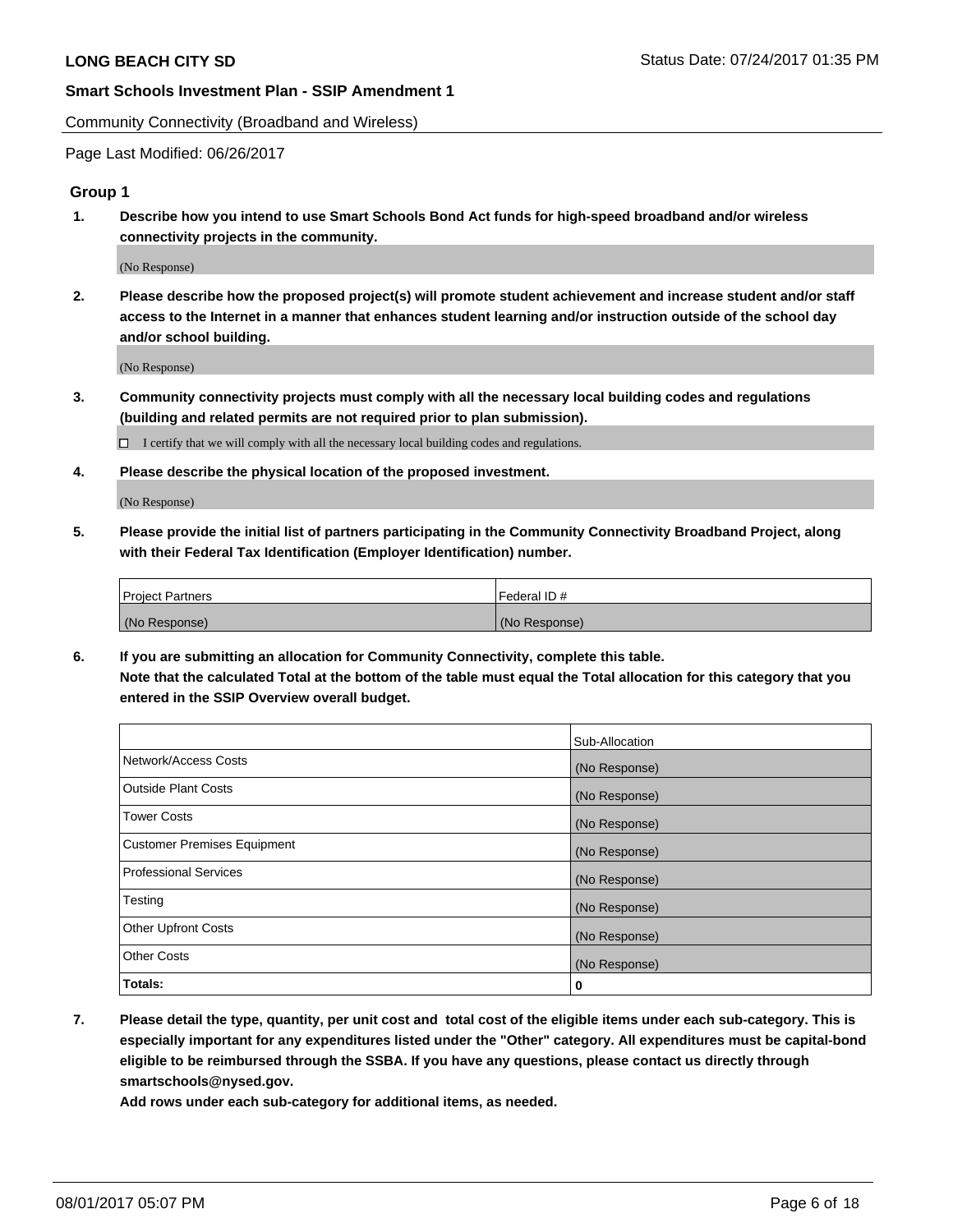Community Connectivity (Broadband and Wireless)

Page Last Modified: 06/26/2017

| Select the allowable expenditure | Item to be purchased | Quantity      | Cost per Item | <b>Total Cost</b> |
|----------------------------------|----------------------|---------------|---------------|-------------------|
| type.                            |                      |               |               |                   |
| Repeat to add another item under |                      |               |               |                   |
| each type.                       |                      |               |               |                   |
| (No Response)                    | (No Response)        | (No Response) | (No Response) | (No Response)     |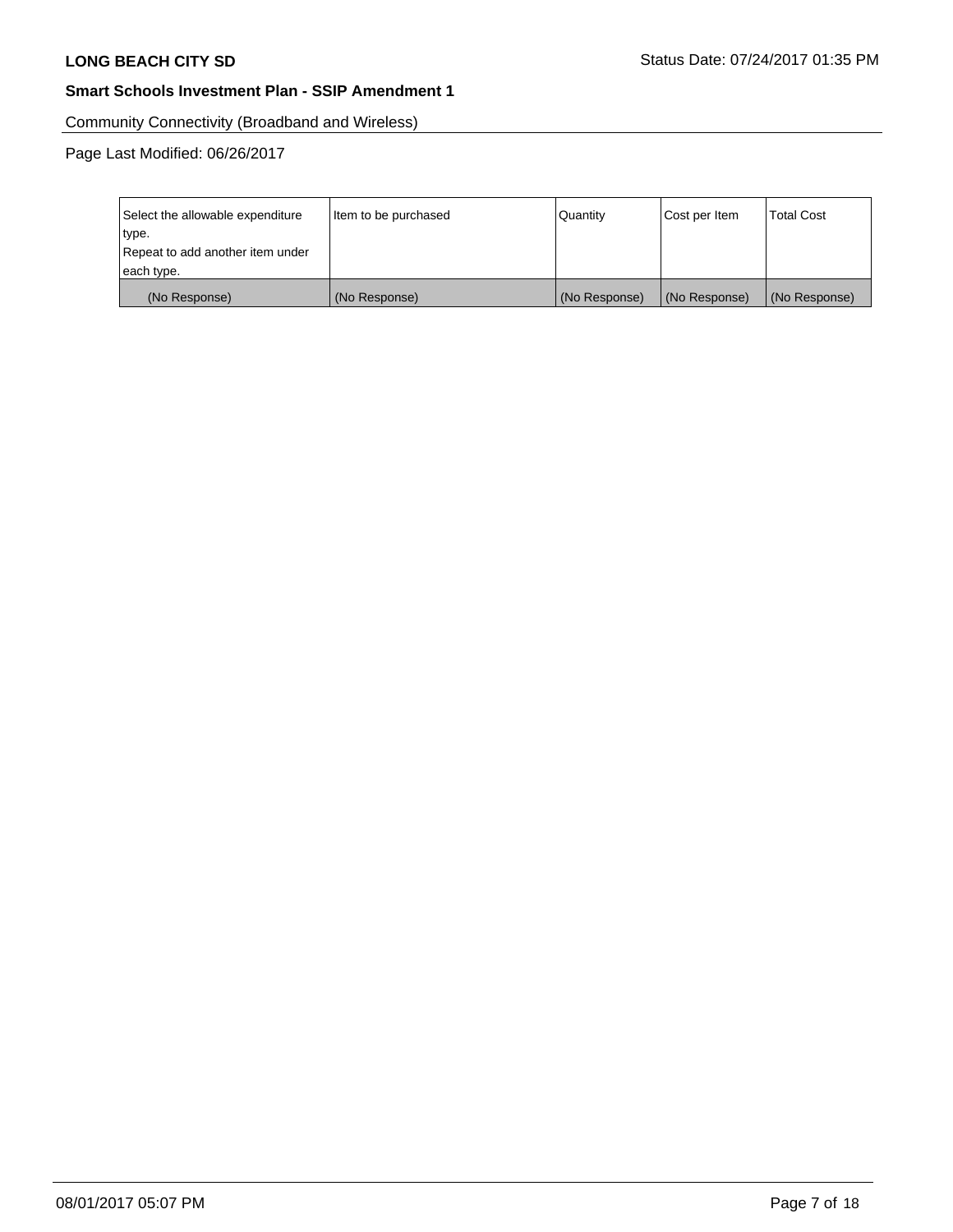## Classroom Learning Technology

Page Last Modified: 06/30/2017

## **Questions**

**1. In order for students and faculty to receive the maximum benefit from the technology made available under the Smart Schools Bond Act, their school buildings must possess sufficient connectivity infrastructure to ensure that devices can be used during the school day. Smart Schools Investment Plans must demonstrate that sufficient infrastructure that meets the Federal Communications Commission's 100 Mbps per 1,000 students standard currently exists in the buildings where new devices will be deployed, or is a planned use of a portion of Smart Schools Bond Act funds, or is under development through another funding source.**

**Smart Schools Bond Act funds used for technology infrastructure or classroom technology investments must increase the number of school buildings that meet or exceed the minimum speed standard of 100 Mbps per 1,000 students and staff within 12 months. This standard may be met on either a contracted 24/7 firm service or a "burstable" capability. If the standard is met under the burstable criteria, it must be:**

- **1. Specifically codified in a service contract with a provider, and**
- **2. Guaranteed to be available to all students and devices as needed, particularly during periods of high demand, such as computer-based testing (CBT) periods.**

**Please describe how your district already meets or is planning to meet this standard within 12 months of plan submission.**

(No Response)

- **1a. If a district believes that it will be impossible to meet this standard within 12 months, it may apply for a waiver of this requirement, as described on the Smart Schools website. The waiver must be filed and approved by SED prior to submitting this survey.**
	- $\Box$  By checking this box, you are certifying that the school district has an approved waiver of this requirement on file with the New York State Education Department.

#### **2. Connectivity Speed Calculator (Required)**

|                         | l Number of<br>Students | Multiply by<br>100 Kbps | Divide by 1000   Current Speed<br>to Convert to<br>Required<br>Speed in Mb | l in Mb          | Expected<br>Speed to be<br>Attained Within Required<br>12 Months | <b>Expected Date</b><br>When<br>Speed Will be<br>Met |
|-------------------------|-------------------------|-------------------------|----------------------------------------------------------------------------|------------------|------------------------------------------------------------------|------------------------------------------------------|
| <b>Calculated Speed</b> | (No<br>Response)        | (No Response)           | (No<br>Response)                                                           | (No<br>Response) | (No<br>Response)                                                 | (No<br>Response)                                     |

**3. If the district wishes to have students and staff access the Internet from wireless devices within the school building, or in close proximity to it, it must first ensure that it has a robust Wi-Fi network in place that has sufficient bandwidth to meet user demand.**

**Please describe how you have quantified this demand and how you plan to meet this demand.**

(No Response)

**4. All New York State public school districts are required to complete and submit an Instructional Technology Plan survey to the New York State Education Department in compliance with Section 753 of the Education Law and per Part 100.12 of the Commissioner's Regulations.**

**Districts that include educational technology purchases as part of their Smart Schools Investment Plan must have a submitted and approved Instructional Technology Plan survey on file with the New York State Education Department.**

 $\Box$  By checking this box, you are certifying that the school district has an approved Instructional Technology Plan survey on file with the New York State Education Department.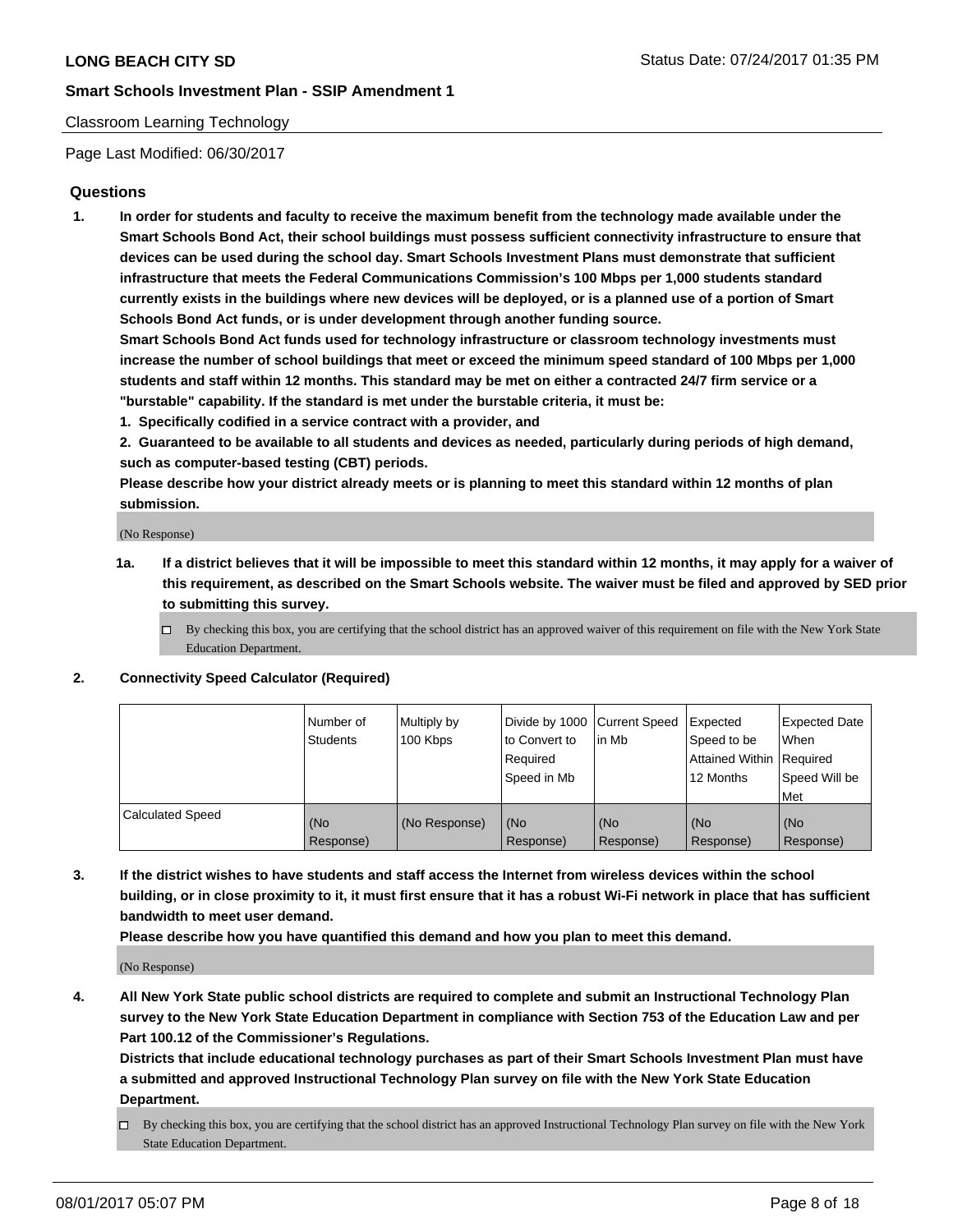#### Classroom Learning Technology

Page Last Modified: 06/30/2017

**5. Describe the devices you intend to purchase and their compatibility with existing or planned platforms or systems. Specifically address the adequacy of each facility's electrical, HVAC and other infrastructure necessary to install and support the operation of the planned technology.**

The amended purchase addresses the decision to purchase iPads instead of Chromebooks for grades K-5, as well as carts to house these devices, since the devices will remain in school. The shift in Laptop to Tablet categories reflects that change. The shift in funds from Desktop to other reflects a decreased need for desktop computers at the secondary level, and the ability to shift these funds to purchase carts for the elementary devices. In addition, we have determined the need for hard cases at the secondary level to prevent breakage, and will be purchasing new cases for the Chromebooks we purchased this year. The remaining hard cases needed will be purchased with district funds.

#### **6. Describe how the proposed technology purchases will:**

- **> enhance differentiated instruction;**
- **> expand student learning inside and outside the classroom;**
- **> benefit students with disabilities and English language learners; and**
- **> contribute to the reduction of other learning gaps that have been identified within the district.**

**The expectation is that districts will place a priority on addressing the needs of students who struggle to succeed in a rigorous curriculum. Responses in this section should specifically address this concern and align with the district's Instructional Technology Plan (in particular Question 2 of E. Curriculum and Instruction: "Does the district's instructional technology plan address the needs of students with disabilities to ensure equitable access to instruction, materials and assessments?" and Question 3 of the same section: "Does the district's instructional technology plan address the provision of assistive technology specifically for students with disabilities to ensure access to and participation in the general curriculum?"**

(No Response)

**7. Where appropriate, describe how the proposed technology purchases will enhance ongoing communication with parents and other stakeholders and help the district facilitate technology-based regional partnerships, including distance learning and other efforts.**

(No Response)

**8. Describe the district's plan to provide professional development to ensure that administrators, teachers and staff can employ the technology purchased to enhance instruction successfully.**

**Note: This response should be aligned and expanded upon in accordance with your district's response to Question 1 of F. Professional Development of your Instructional Technology Plan: "Please provide a summary of professional development offered to teachers and staff, for the time period covered by this plan, to support technology to enhance teaching and learning. Please include topics, audience and method of delivery within your summary."**

(No Response)

- **9. Districts must contact the SUNY/CUNY teacher preparation program that supplies the largest number of the district's new teachers to request advice on innovative uses and best practices at the intersection of pedagogy and educational technology.**
	- By checking this box, you certify that you have contacted the SUNY/CUNY teacher preparation program that supplies the largest number of your new teachers to request advice on these issues.

#### **9a. Please enter the name of the SUNY or CUNY Institution that you contacted.**

SUNY Stonybrook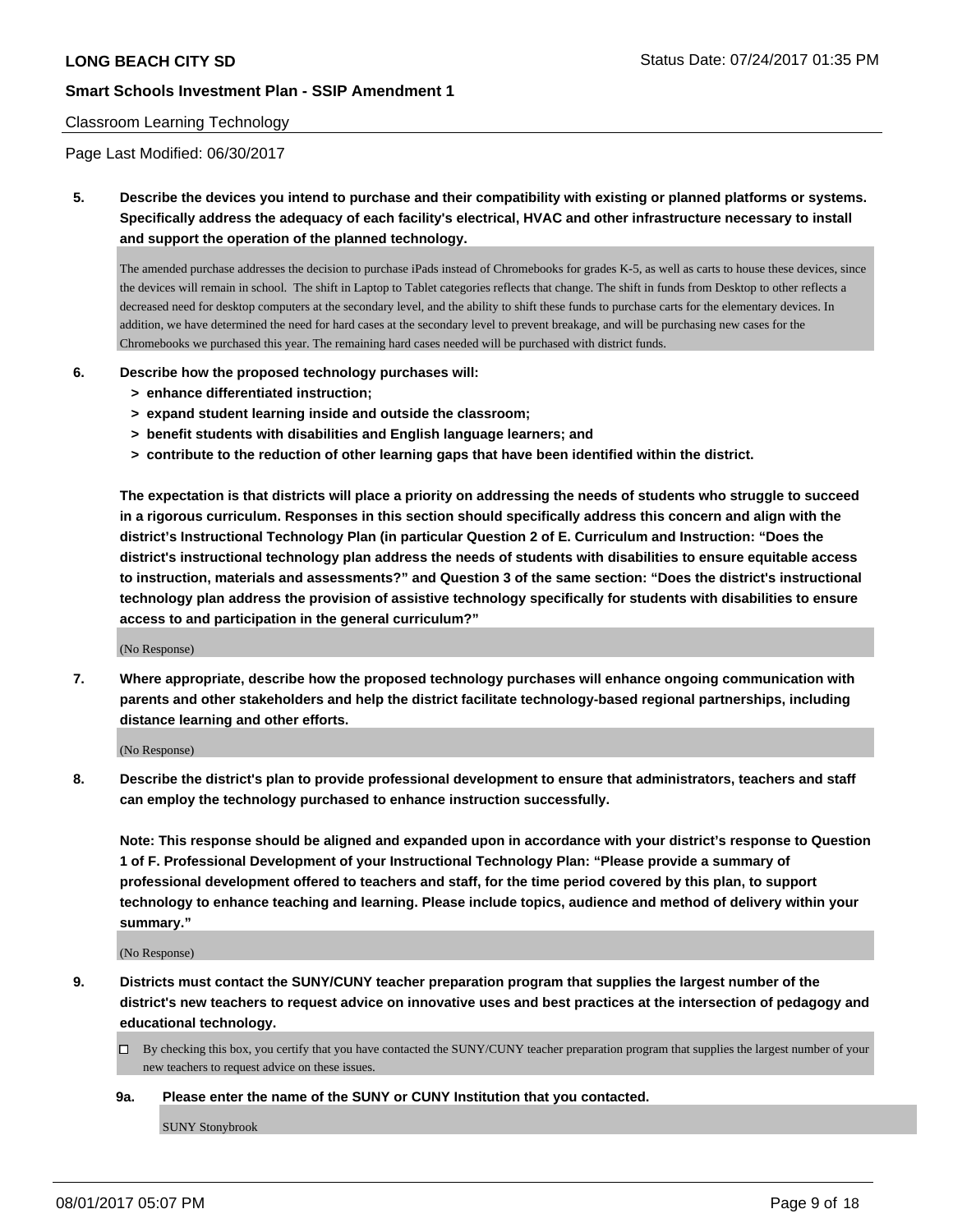Classroom Learning Technology

Page Last Modified: 06/30/2017

**9b. Enter the primary Institution phone number.**

631-632-1472

**9c. Enter the name of the contact person with whom you consulted and/or will be collaborating with on innovative uses of technology and best practices.**

Todd Pitinsky, Ph.D.

**10. A district whose Smart Schools Investment Plan proposes the purchase of technology devices and other hardware must account for nonpublic schools in the district.**

**Are there nonpublic schools within your school district?**

Yes

 $\square$  No

**11. Nonpublic Classroom Technology Loan Calculator**

**The Smart Schools Bond Act provides that any Classroom Learning Technology purchases made using Smart Schools funds shall be lent, upon request, to nonpublic schools in the district. However, no school district shall be required to loan technology in amounts greater than the total obtained and spent on technology pursuant to the Smart Schools Bond Act and the value of such loan may not exceed the total of \$250 multiplied by the nonpublic school enrollment in the base year at the time of enactment.**

**See:**

**http://www.p12.nysed.gov/mgtserv/smart\_schools/docs/Smart\_Schools\_Bond\_Act\_Guidance\_04.27.15\_Final.pdf.**

|                                       | 1. Classroom<br>Technology<br>Sub-allocation | 12. Public<br>l Enrollment<br>$(2014-15)$ | l 3. Nonpublic<br>l Enrollment<br>(2014-15) | l 4. Sum of<br>Public and<br>Nonpublic<br>Enrollment | 15. Total Per<br>Pupil Sub-<br>lallocation | 6. Total<br>Nonpublic Loan  <br>Amount                                                        |
|---------------------------------------|----------------------------------------------|-------------------------------------------|---------------------------------------------|------------------------------------------------------|--------------------------------------------|-----------------------------------------------------------------------------------------------|
| Calculated Nonpublic Loan<br>l Amount |                                              |                                           |                                             |                                                      |                                            | (No Response)   (No Response)   (No Response)   (No Response)   (No Response)   (No Response) |

**12. To ensure the sustainability of technology purchases made with Smart Schools funds, districts must demonstrate a long-term plan to maintain and replace technology purchases supported by Smart Schools Bond Act funds. This sustainability plan shall demonstrate a district's capacity to support recurring costs of use that are ineligible for Smart Schools Bond Act funding such as device maintenance, technical support, Internet and wireless fees, maintenance of hotspots, staff professional development, building maintenance and the replacement of incidental items. Further, such a sustainability plan shall include a long-term plan for the replacement of purchased devices and equipment at the end of their useful life with other funding sources.**

 $\Box$  By checking this box, you certify that the district has a sustainability plan as described above.

**13. Districts must ensure that devices purchased with Smart Schools Bond funds will be distributed, prepared for use, maintained and supported appropriately. Districts must maintain detailed device inventories in accordance with generally accepted accounting principles.**

 $\Box$  By checking this box, you certify that the district has a distribution and inventory management plan and system in place.

**14. If you are submitting an allocation for Classroom Learning Technology complete this table. Note that the calculated Total at the bottom of the table must equal the Total allocation for this category that you entered in the SSIP Overview overall budget.**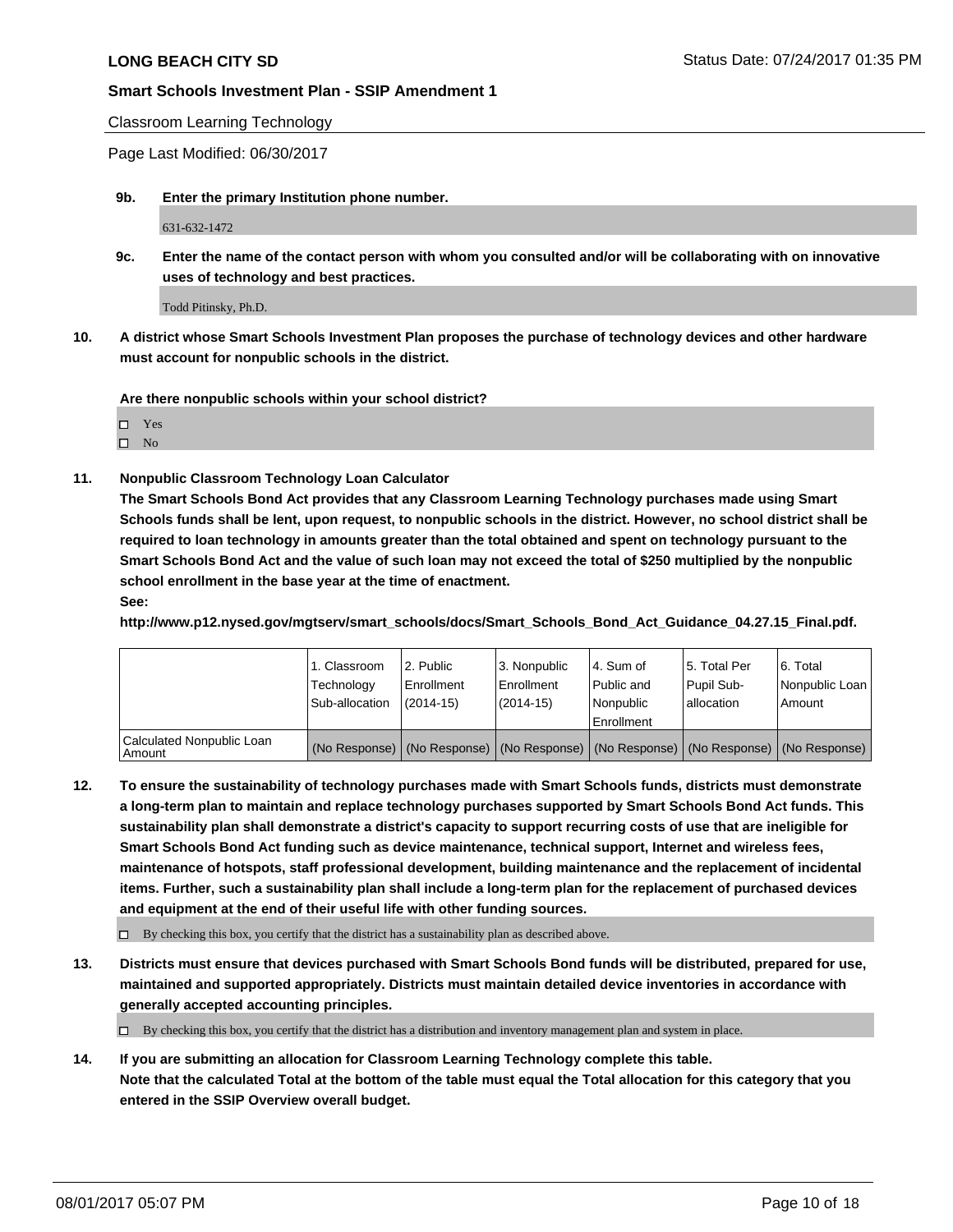## Classroom Learning Technology

Page Last Modified: 06/30/2017

|                         | Sub-Allocation |
|-------------------------|----------------|
| Interactive Whiteboards | (No Response)  |
| Computer Servers        | (No Response)  |
| Desktop Computers       | $-117,000$     |
| Laptop Computers        | $-149,985$     |
| <b>Tablet Computers</b> | 130,200        |
| <b>Other Costs</b>      | 136,770        |
| Totals:                 | $-15$          |

**15. Please detail the type, quantity, per unit cost and total cost of the eligible items under each sub-category. This is especially important for any expenditures listed under the "Other" category. All expenditures must be capital-bond eligible to be reimbursed through the SSBA. If you have any questions, please contact us directly through smartschools@nysed.gov.**

**Please specify in the "Item to be Purchased" field which specific expenditures and items are planned to meet the district's nonpublic loan requirement, if applicable.**

**NOTE: Wireless Access Points that will be loaned/purchased for nonpublic schools should ONLY be included in this category, not under School Connectivity, where public school districts would list them.**

| Select the allowable expenditure<br>type.<br>Repeat to add another item under | Item to be Purchased                           | Quantity      | Cost per Item | <b>Total Cost</b> |
|-------------------------------------------------------------------------------|------------------------------------------------|---------------|---------------|-------------------|
| each type.                                                                    |                                                |               |               |                   |
| <b>Tablet Computers</b>                                                       | Apple iPads with cases                         | 300           | 434           | 130,200           |
| <b>Other Costs</b>                                                            | Connect 30 iPad carts, adaptors                | 50            | 842           | 42,100            |
| <b>Other Costs</b>                                                            | <b>Hard Chromebook Cases</b>                   | 1,559         | 34            | 53,006            |
| <b>Other Costs</b>                                                            | Chromebook Carts, adaptors                     | 49            | 850           | 41.664            |
| <b>Desktop Computers</b>                                                      | HP Elite 800 G1 Small Form Factor<br>(C8N26AV) | $-234$        | 500           | $-117,000$        |
| <b>Laptop Computers</b>                                                       | HP Chromebook 14                               | $-501$        | 299           | $-149,799$        |
| (No Response)                                                                 | (No Response)                                  | (No Response) | (No Response) | (No Response)     |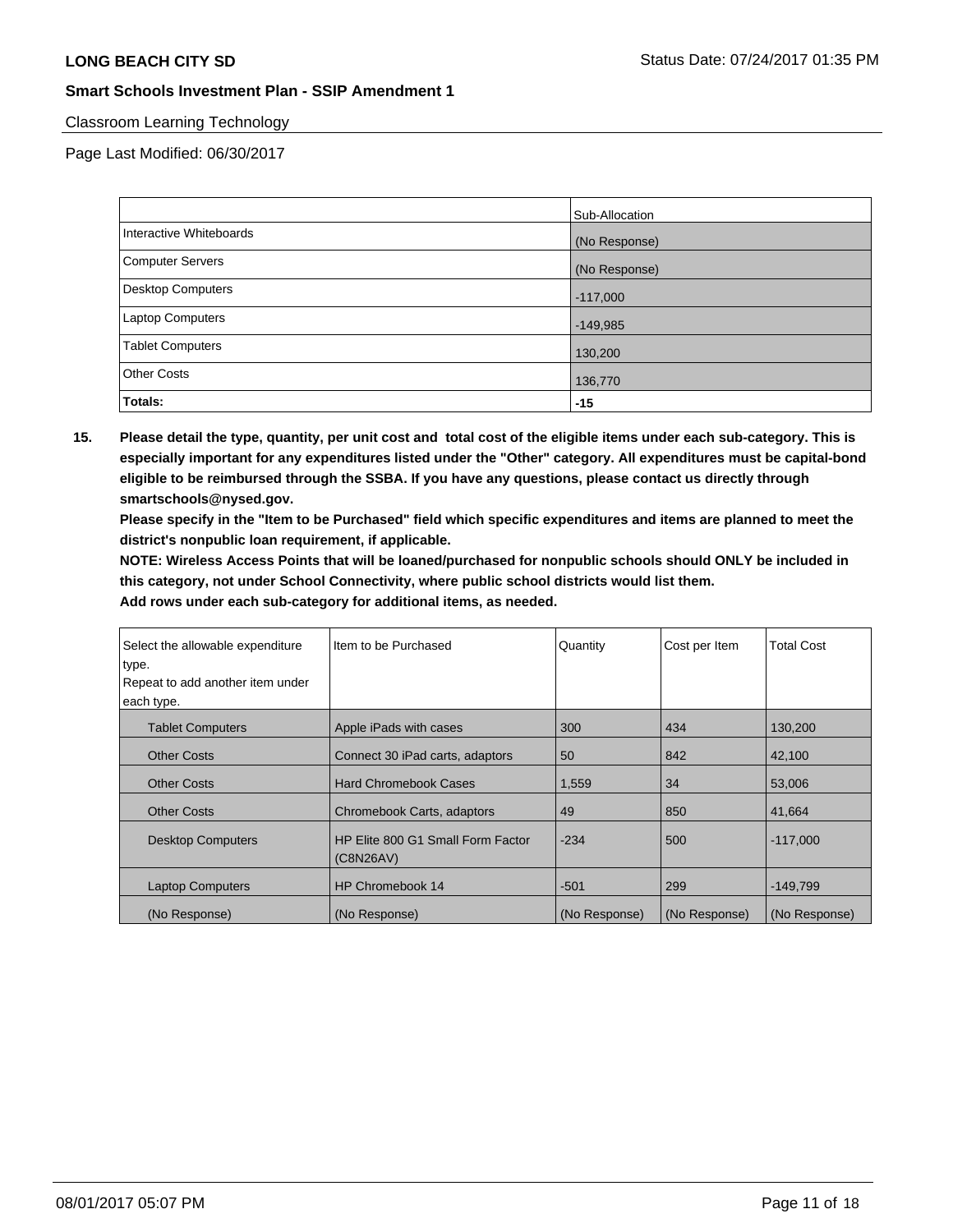#### Pre-Kindergarten Classrooms

Page Last Modified: 06/26/2017

### **Group 1**

**1. Provide information regarding how and where the district is currently serving pre-kindergarten students and justify the need for additional space with enrollment projections over 3 years.**

(No Response)

- **2. Describe the district's plan to construct, enhance or modernize education facilities to accommodate prekindergarten programs. Such plans must include:**
	- **Specific descriptions of what the district intends to do to each space;**
	- **An affirmation that pre-kindergarten classrooms will contain a minimum of 900 square feet per classroom;**
	- **The number of classrooms involved;**
	- **The approximate construction costs per classroom; and**
	- **Confirmation that the space is district-owned or has a long-term lease that exceeds the probable useful life of the improvements.**

(No Response)

**3. Smart Schools Bond Act funds may only be used for capital construction costs. Describe the type and amount of additional funds that will be required to support ineligible ongoing costs (e.g. instruction, supplies) associated with any additional pre-kindergarten classrooms that the district plans to add.**

(No Response)

**4. All plans and specifications for the erection, repair, enlargement or remodeling of school buildings in any public school district in the State must be reviewed and approved by the Commissioner. Districts that plan capital projects using their Smart Schools Bond Act funds will undergo a Preliminary Review Process by the Office of Facilities Planning.**

**Please indicate on a separate row each project number given to you by the Office of Facilities Planning.**

| Project Number |  |
|----------------|--|
| (No Response)  |  |

**5. If you have made an allocation for Pre-Kindergarten Classrooms, complete this table. Note that the calculated Total at the bottom of the table must equal the Total allocation for this category that you entered in the SSIP Overview overall budget.**

| Totals:                                  | 0              |
|------------------------------------------|----------------|
| Other Costs                              | (No Response)  |
| Enhance/Modernize Educational Facilities | (No Response)  |
| Construct Pre-K Classrooms               | (No Response)  |
|                                          | Sub-Allocation |

**6. Please detail the type, quantity, per unit cost and total cost of the eligible items under each sub-category. This is especially important for any expenditures listed under the "Other" category. All expenditures must be capital-bond eligible to be reimbursed through the SSBA. If you have any questions, please contact us directly through smartschools@nysed.gov.**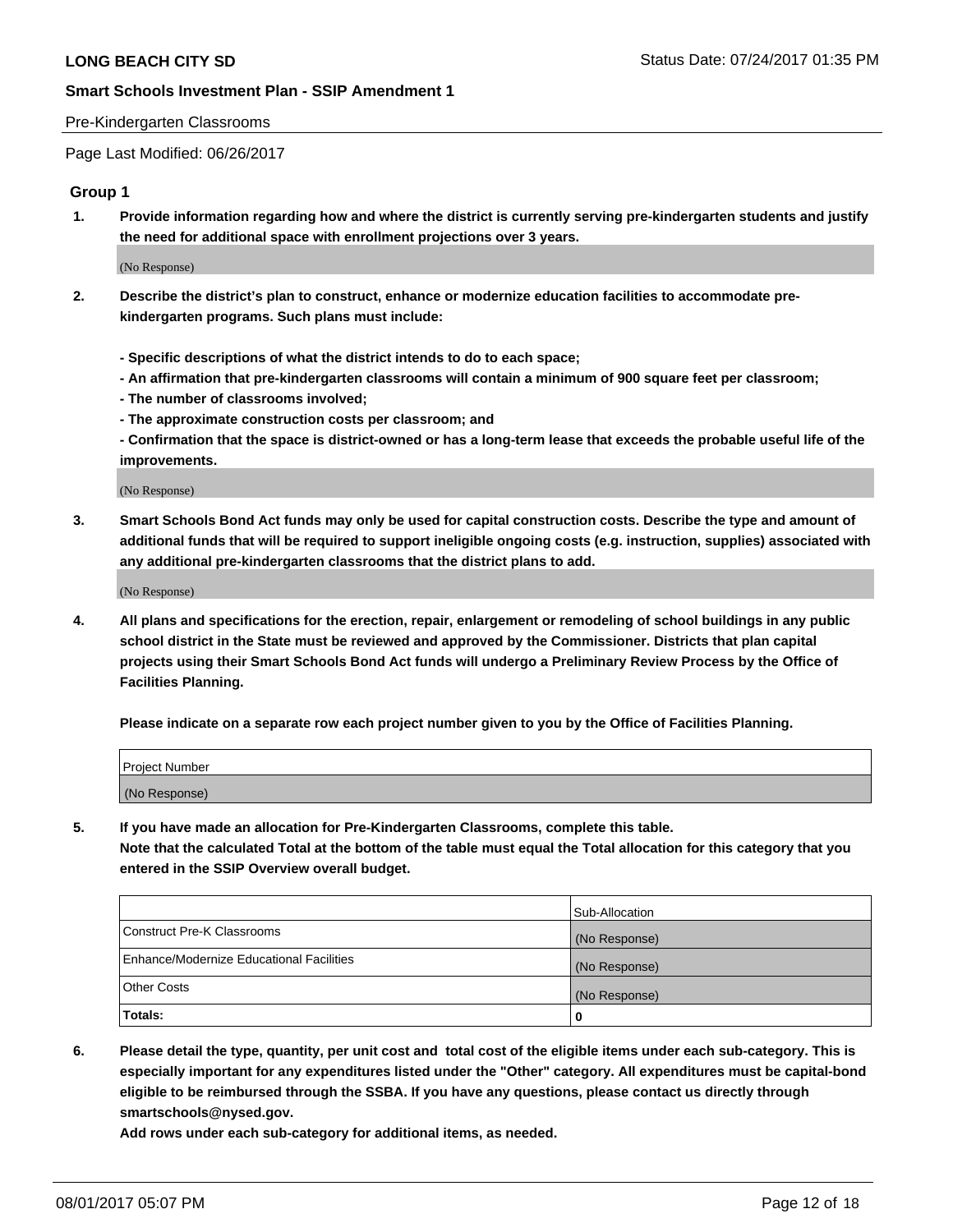# Pre-Kindergarten Classrooms

Page Last Modified: 06/26/2017

| Select the allowable expenditure | Item to be purchased | Quantity      | Cost per Item | <b>Total Cost</b> |
|----------------------------------|----------------------|---------------|---------------|-------------------|
| type.                            |                      |               |               |                   |
| Repeat to add another item under |                      |               |               |                   |
| each type.                       |                      |               |               |                   |
| (No Response)                    | (No Response)        | (No Response) | (No Response) | (No Response)     |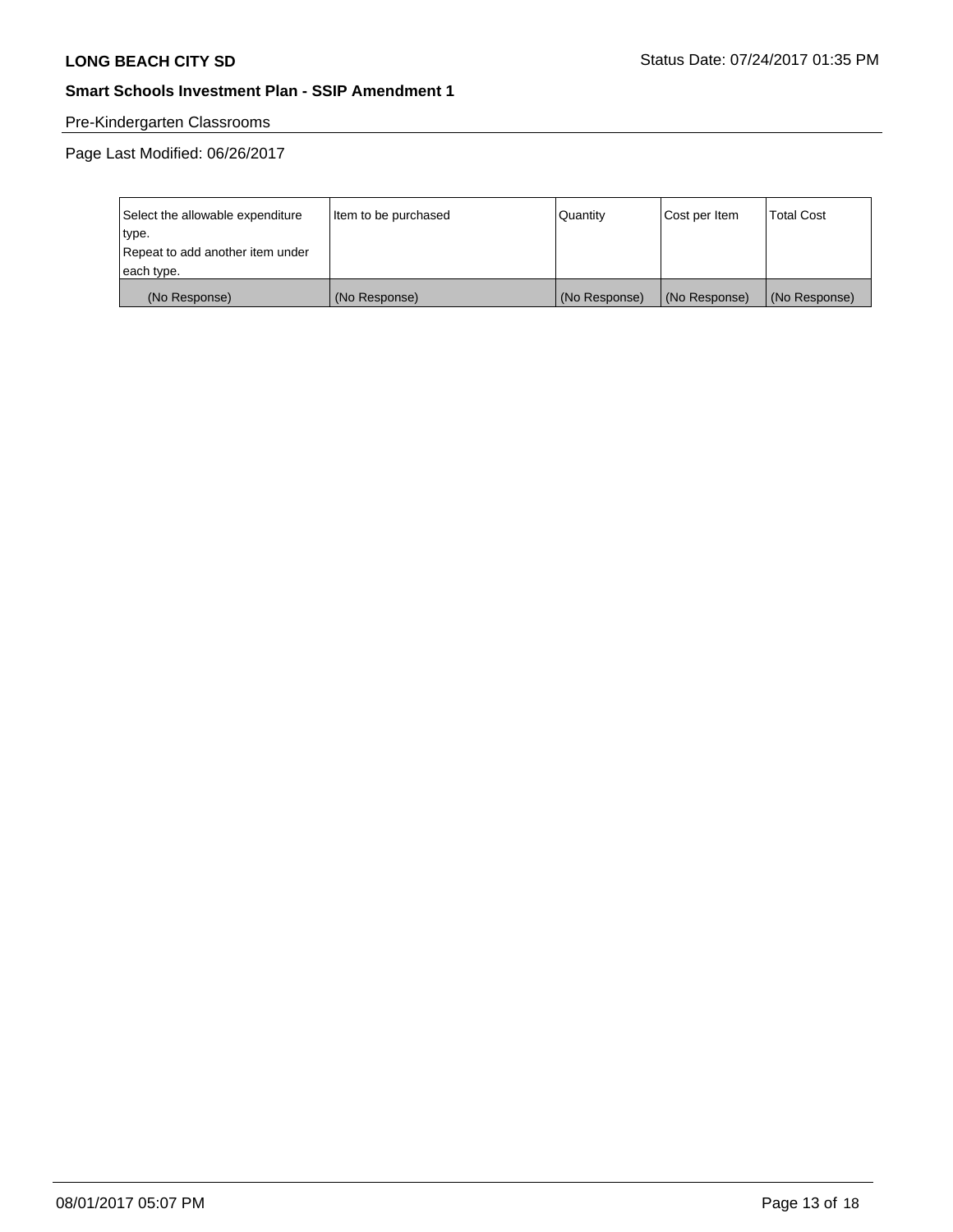#### Replace Transportable Classrooms

Page Last Modified: 06/26/2017

### **Group 1**

**1. Describe the district's plan to construct, enhance or modernize education facilities to provide high-quality instructional space by replacing transportable classrooms.**

(No Response)

**2. All plans and specifications for the erection, repair, enlargement or remodeling of school buildings in any public school district in the State must be reviewed and approved by the Commissioner. Districts that plan capital projects using their Smart Schools Bond Act funds will undergo a Preliminary Review Process by the Office of Facilities Planning.**

**Please indicate on a separate row each project number given to you by the Office of Facilities Planning.**

| Project Number |  |
|----------------|--|
| (No Response)  |  |

**3. For large projects that seek to blend Smart Schools Bond Act dollars with other funds, please note that Smart Schools Bond Act funds can be allocated on a pro rata basis depending on the number of new classrooms built that directly replace transportable classroom units.**

**If a district seeks to blend Smart Schools Bond Act dollars with other funds describe below what other funds are being used and what portion of the money will be Smart Schools Bond Act funds.**

(No Response)

**4. If you have made an allocation for Replace Transportable Classrooms, complete this table. Note that the calculated Total at the bottom of the table must equal the Total allocation for this category that you entered in the SSIP Overview overall budget.**

|                                                | Sub-Allocation |
|------------------------------------------------|----------------|
| Construct New Instructional Space              | (No Response)  |
| Enhance/Modernize Existing Instructional Space | (No Response)  |
| Other Costs                                    | (No Response)  |
| Totals:                                        | $\Omega$       |

**5. Please detail the type, quantity, per unit cost and total cost of the eligible items under each sub-category. This is especially important for any expenditures listed under the "Other" category. All expenditures must be capital-bond eligible to be reimbursed through the SSBA. If you have any questions, please contact us directly through smartschools@nysed.gov.**

| Select the allowable expenditure | Item to be purchased | Quantity      | Cost per Item | <b>Total Cost</b> |
|----------------------------------|----------------------|---------------|---------------|-------------------|
| type.                            |                      |               |               |                   |
| Repeat to add another item under |                      |               |               |                   |
| each type.                       |                      |               |               |                   |
| (No Response)                    | (No Response)        | (No Response) | (No Response) | (No Response)     |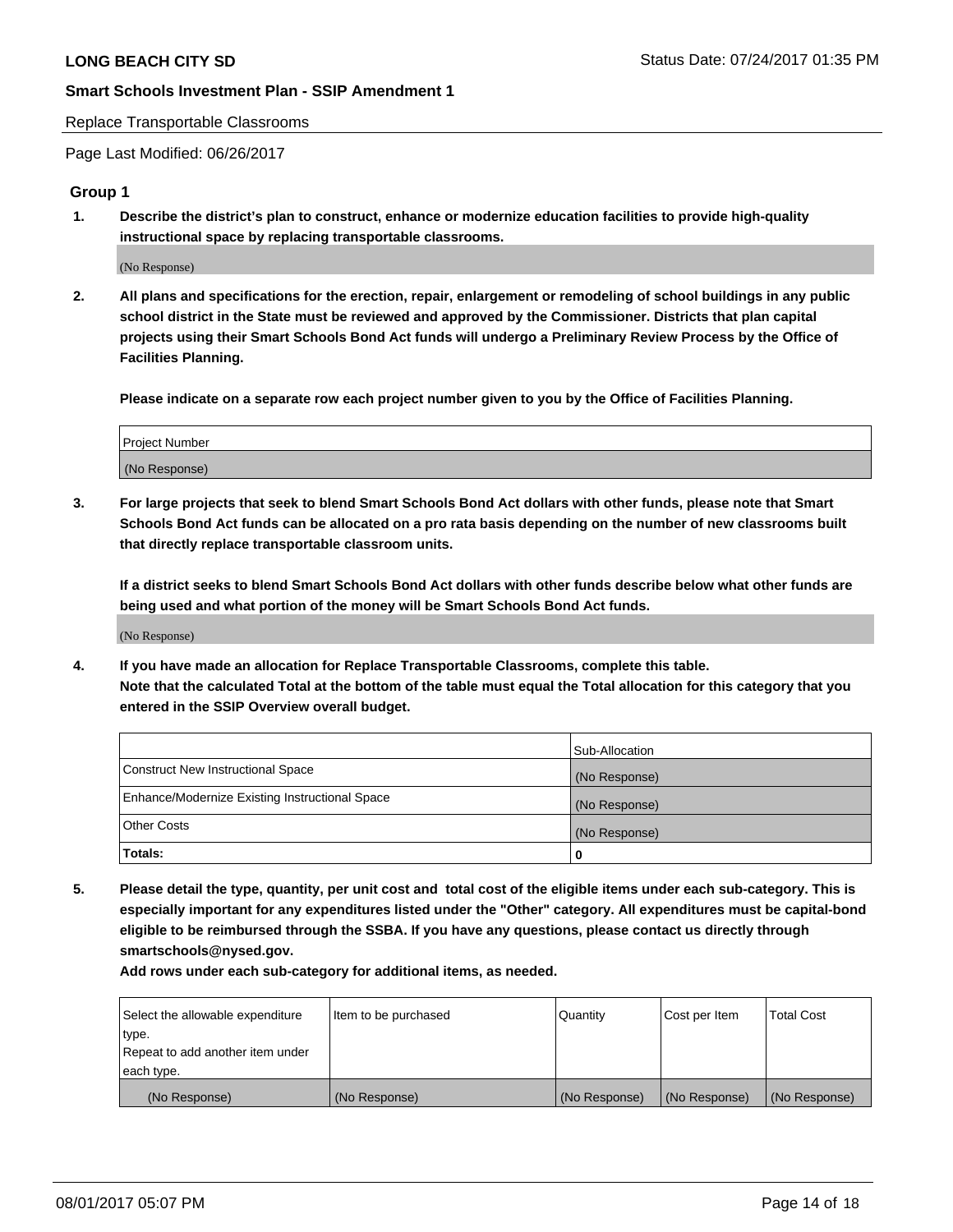#### High-Tech Security Features

Page Last Modified: 06/26/2017

## **Group 1**

**1. Describe how you intend to use Smart Schools Bond Act funds to install high-tech security features in school buildings and on school campuses.**

(No Response)

**2. All plans and specifications for the erection, repair, enlargement or remodeling of school buildings in any public school district in the State must be reviewed and approved by the Commissioner. Districts that plan capital projects using their Smart Schools Bond Act funds will undergo a Preliminary Review Process by the Office of Facilities Planning.** 

**Please indicate on a separate row each project number given to you by the Office of Facilities Planning.**

| Project Number |  |
|----------------|--|
|                |  |
| (No Response)  |  |

- **3. Was your project deemed eligible for streamlined Review?**
	- Yes  $\hfill \square$  No
- **4. Include the name and license number of the architect or engineer of record.**

| Name          | License Number |
|---------------|----------------|
| (No Response) | (No Response)  |

**5. If you have made an allocation for High-Tech Security Features, complete this table. Note that the calculated Total at the bottom of the table must equal the Total allocation for this category that you entered in the SSIP Overview overall budget.**

|                                                      | Sub-Allocation |
|------------------------------------------------------|----------------|
| Capital-Intensive Security Project (Standard Review) | (No Response)  |
| <b>Electronic Security System</b>                    | (No Response)  |
| <b>Entry Control System</b>                          | (No Response)  |
| Approved Door Hardening Project                      | (No Response)  |
| <b>Other Costs</b>                                   | (No Response)  |
| Totals:                                              | 0              |

**6. Please detail the type, quantity, per unit cost and total cost of the eligible items under each sub-category. This is especially important for any expenditures listed under the "Other" category. All expenditures must be capital-bond eligible to be reimbursed through the SSBA. If you have any questions, please contact us directly through smartschools@nysed.gov.**

| (No Response)                    | (No Response)        | (No Response) | (No Response) | (No Response)     |
|----------------------------------|----------------------|---------------|---------------|-------------------|
| each type.                       |                      |               |               |                   |
| Repeat to add another item under |                      |               |               |                   |
| type.                            |                      |               |               |                   |
| Select the allowable expenditure | Item to be purchased | Quantity      | Cost per Item | <b>Total Cost</b> |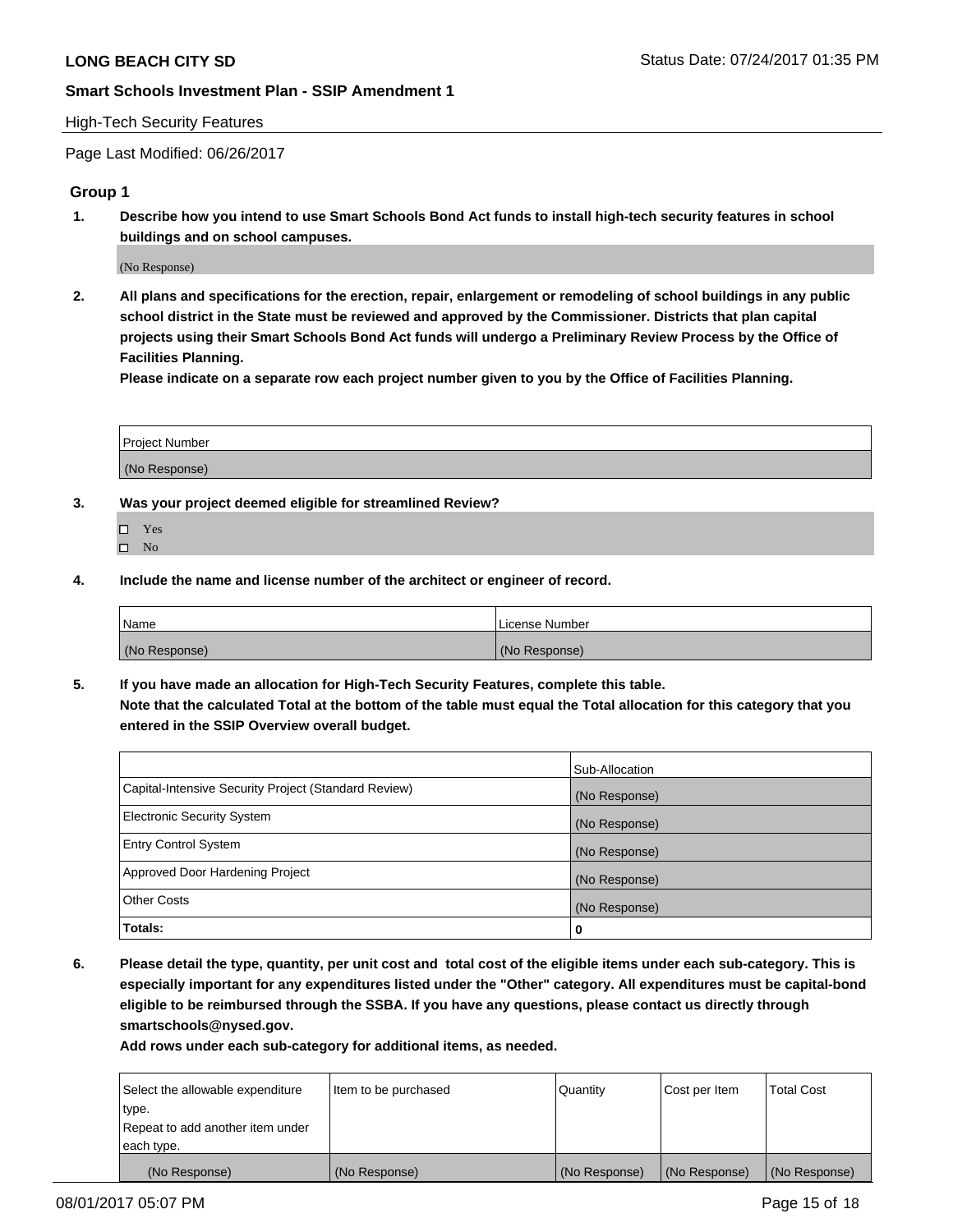# High-Tech Security Features

Page Last Modified: 06/26/2017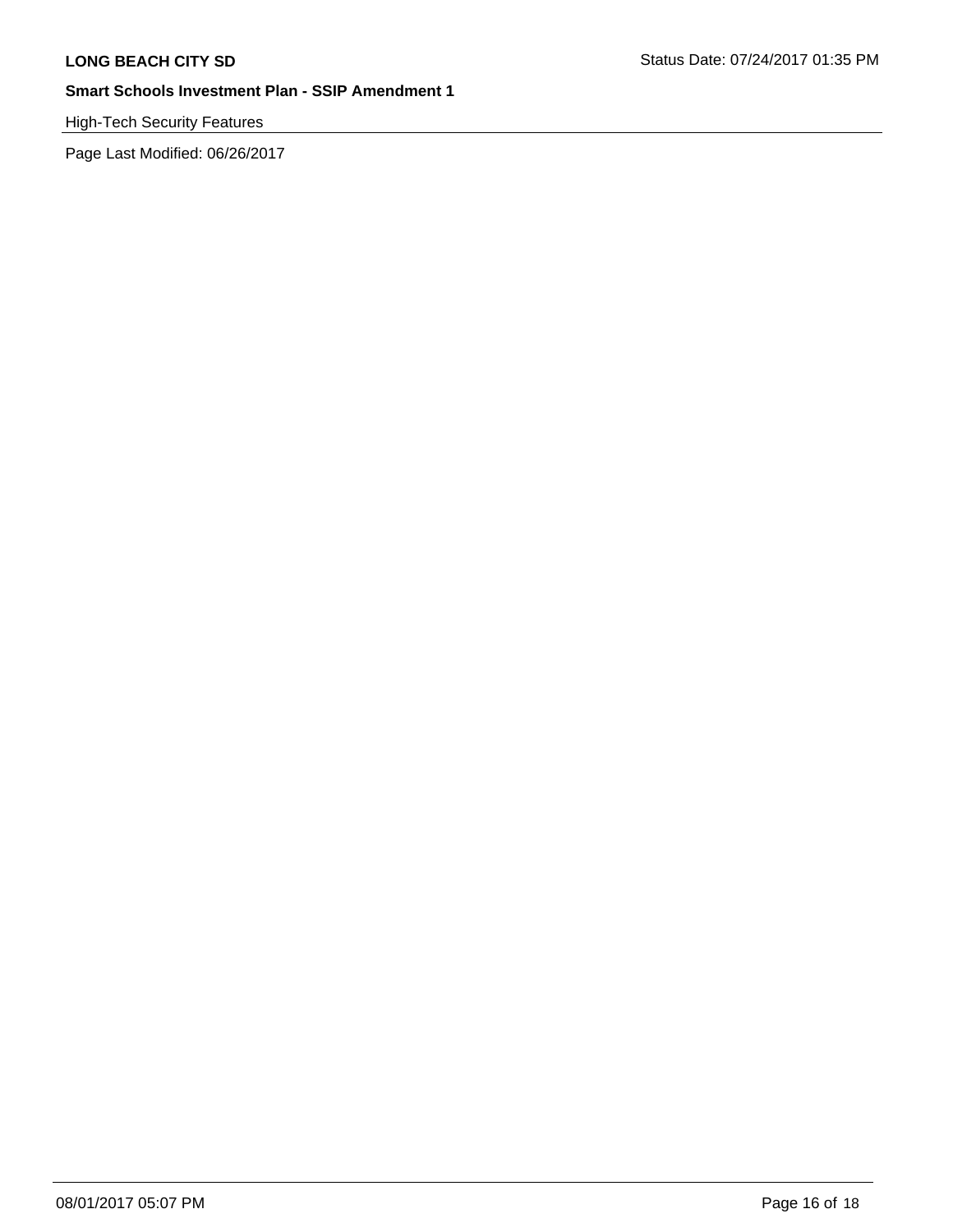Report

Page Last Modified: 06/19/2017